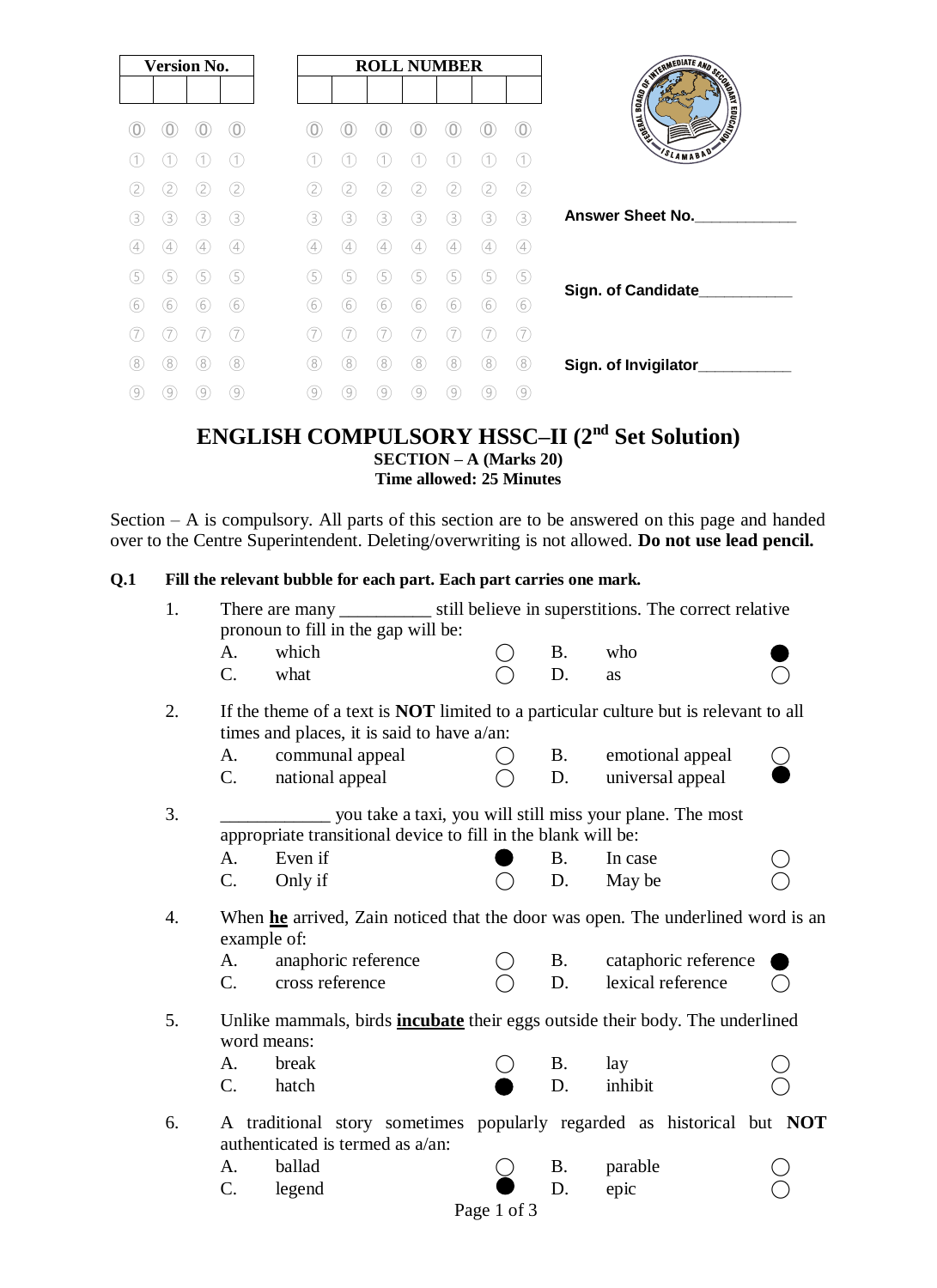| 7.  | Kiran comes home after her interview, runs to her bedroom, and slams the door.<br>You can infer that                                                            |                                                                                                                                                                         |                                                 |           |                                     |  |  |  |  |  |  |
|-----|-----------------------------------------------------------------------------------------------------------------------------------------------------------------|-------------------------------------------------------------------------------------------------------------------------------------------------------------------------|-------------------------------------------------|-----------|-------------------------------------|--|--|--|--|--|--|
|     | A.                                                                                                                                                              | her interview went well.                                                                                                                                                |                                                 |           |                                     |  |  |  |  |  |  |
|     | <b>B.</b>                                                                                                                                                       | her interview did not go well.                                                                                                                                          |                                                 |           |                                     |  |  |  |  |  |  |
|     | C.                                                                                                                                                              | she is tired.                                                                                                                                                           |                                                 |           |                                     |  |  |  |  |  |  |
|     | D.                                                                                                                                                              | she is excited.                                                                                                                                                         |                                                 |           |                                     |  |  |  |  |  |  |
| 8.  | The tourists were <b>mesmerized</b> to see the beauty of K-2, and it was hard for them<br>to take their eyes off it. Deduce the meaning of the underlined word: |                                                                                                                                                                         |                                                 |           |                                     |  |  |  |  |  |  |
|     | thrilled<br>A.                                                                                                                                                  |                                                                                                                                                                         | $\left( \begin{array}{c} 1 \end{array} \right)$ | <b>B.</b> | shocked                             |  |  |  |  |  |  |
|     | C.                                                                                                                                                              | spellbound                                                                                                                                                              |                                                 | D.        | excited                             |  |  |  |  |  |  |
| 9.  | Being <b>imperious</b> , he expected everyone to obey him. The most appropriate word<br>to replace the underlined word will be:                                 |                                                                                                                                                                         |                                                 |           |                                     |  |  |  |  |  |  |
|     | A.                                                                                                                                                              | peremptory                                                                                                                                                              |                                                 | <b>B.</b> | short-tempered                      |  |  |  |  |  |  |
|     | C.<br>wise                                                                                                                                                      |                                                                                                                                                                         |                                                 | D.        | abnormal                            |  |  |  |  |  |  |
| 10. | When the teacher was delivering his lecture, the students were <b>all ears</b> . The<br>underlined expression can best be replaced with:                        |                                                                                                                                                                         |                                                 |           |                                     |  |  |  |  |  |  |
|     | A.                                                                                                                                                              | observing carefully                                                                                                                                                     |                                                 | <b>B.</b> | involved whole heartedly $\bigcirc$ |  |  |  |  |  |  |
|     | C.                                                                                                                                                              | taking notes                                                                                                                                                            |                                                 | D.        | listening carefully                 |  |  |  |  |  |  |
| 11. | My village is situated on the east bank of _________ Indus. Which article will<br>correctly fill in the blank?                                                  |                                                                                                                                                                         |                                                 |           |                                     |  |  |  |  |  |  |
|     | A.<br>a                                                                                                                                                         |                                                                                                                                                                         |                                                 | <b>B.</b> | an                                  |  |  |  |  |  |  |
|     | C.<br>the                                                                                                                                                       |                                                                                                                                                                         |                                                 | D.        | No article                          |  |  |  |  |  |  |
| 12. | A.<br>C.                                                                                                                                                        | Marty, the class clown, made every one laugh with his funny gestures. The<br>underlined part of the sentence is used as $a/an$ .<br>Subject phrase<br>Appositive phrase |                                                 | Β.<br>D.  | Object phrase<br>Adjective phrase   |  |  |  |  |  |  |
| 13. | One must always be aware of<br>duties. The correct possessive form                                                                                              |                                                                                                                                                                         |                                                 |           |                                     |  |  |  |  |  |  |
|     |                                                                                                                                                                 | of the indefinite pronoun will be:                                                                                                                                      |                                                 |           |                                     |  |  |  |  |  |  |
|     | one's<br>A.                                                                                                                                                     |                                                                                                                                                                         |                                                 | <b>B.</b> | his                                 |  |  |  |  |  |  |
|     | C.<br>hers                                                                                                                                                      |                                                                                                                                                                         |                                                 | D.        | theirs                              |  |  |  |  |  |  |
| 14. | see a doctor. Which one of the following modal verbs will best<br>You                                                                                           |                                                                                                                                                                         |                                                 |           |                                     |  |  |  |  |  |  |
|     |                                                                                                                                                                 | fill in the blank if it is intended to be a piece of advice?                                                                                                            |                                                 |           |                                     |  |  |  |  |  |  |
|     | could<br>A.                                                                                                                                                     |                                                                                                                                                                         |                                                 | Β.        | may                                 |  |  |  |  |  |  |
|     | C.                                                                                                                                                              | had better                                                                                                                                                              |                                                 | D.        | might                               |  |  |  |  |  |  |
| 15. |                                                                                                                                                                 | They <b>played</b> well and <b><u>won</u></b> the game. The underlined verbs are _____ and<br>respectively.                                                             |                                                 |           |                                     |  |  |  |  |  |  |
|     | A.                                                                                                                                                              | finite, nonfinite                                                                                                                                                       |                                                 | B.        | transitive, intransitive $\bigcirc$ |  |  |  |  |  |  |
|     | C.                                                                                                                                                              | regular, irregular                                                                                                                                                      |                                                 | D.        | main, auxiliary                     |  |  |  |  |  |  |
| 16. |                                                                                                                                                                 | After he had finished the work on time, Ali went out for a walk. Which one of<br>the following will correctly replace the underlined part?                              |                                                 |           |                                     |  |  |  |  |  |  |
|     | Having been finished the work on time<br>A.                                                                                                                     |                                                                                                                                                                         |                                                 |           |                                     |  |  |  |  |  |  |
|     | <b>B.</b><br>Having finished the work on time                                                                                                                   |                                                                                                                                                                         |                                                 |           |                                     |  |  |  |  |  |  |
|     | C.<br>Have been finishing the work on time                                                                                                                      |                                                                                                                                                                         |                                                 |           |                                     |  |  |  |  |  |  |
|     | D.                                                                                                                                                              | Had finished the work on time                                                                                                                                           |                                                 |           |                                     |  |  |  |  |  |  |
|     |                                                                                                                                                                 | Page 2 of 3                                                                                                                                                             |                                                 |           |                                     |  |  |  |  |  |  |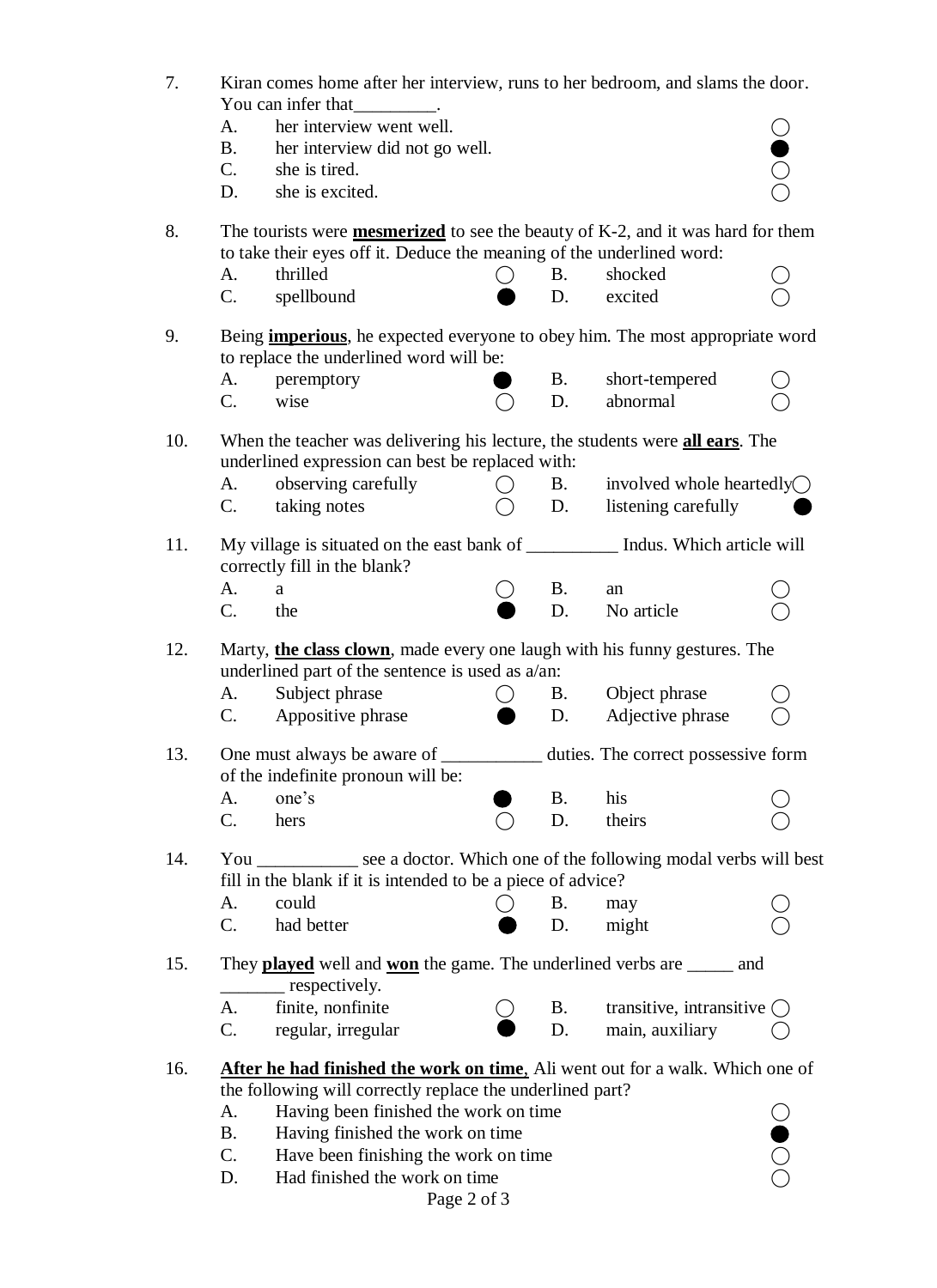- 17. I will be able to get in **although I have no ticket**. The underlined part of the sentence is a/an:
	- A. noun clause  $\bigcirc$  B. adjective clause  $\bigcirc$
	- $C.$  adverb clause  $D.$  main clause  $\bigcirc$
- 

18. Identify the phrase exemplifying the most appropriate order of adjectives.

- A. An expensive, new, imported car.
- 
- B. A new, expensive, imported car. <br>
C. An imported, expensive, new car. <br>
D. An imported new expensive car. An imported, expensive, new car.
- D. An imported, new, expensive car.
- 19. Which one of the following sentences exemplifies future perfect continuous tense?
	-
	- A. I will be shopping at 3 pm.<br>
	B. I will be doing shopping at 3 pm.<br>
	C. I will have shopping since 3 pm. B. I will be doing shopping at 3 pm.
	- C. I will have shopping since 3 pm.
	- D. I will have been shopping since 3 pm.
- 20. I moved to Lahore the age of ten. The correct preposition to fill in the blank will be:
	- A. on  $\bigcirc$  B. at C. by  $\bigcirc$  D. above  $\bigcirc$ \_\_\_\_\_\_\_\_\_\_\_\_\_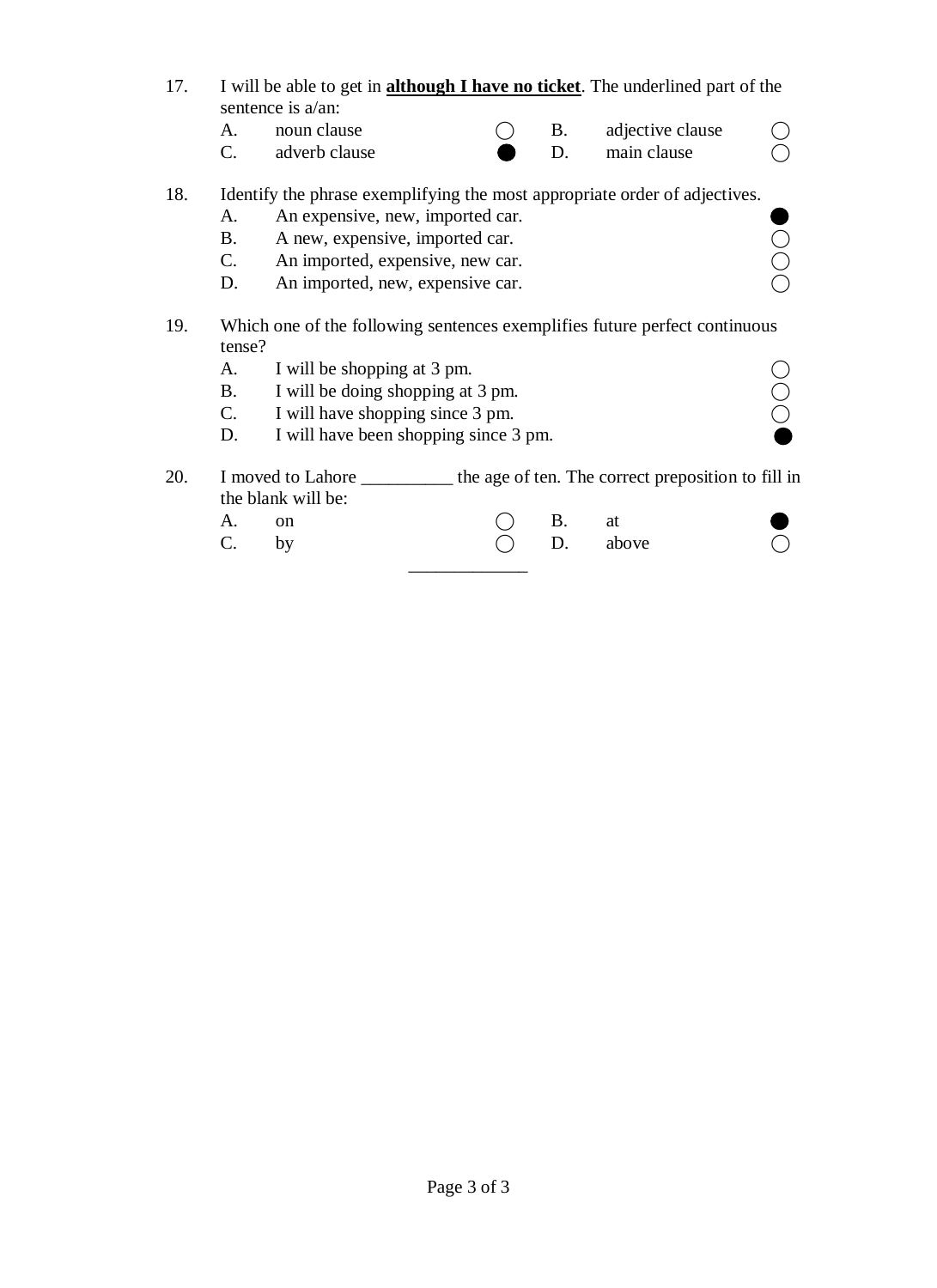

Time allowed:2.35hours Total Marks:80

Note: Answer the questions in Sections 'B' and 'C' at the place specified for it therein on the separately provided E-Sheet. No supplementary answer sheet will be provided. Write your answers neatly and legibly.

# **SECTION – B** (Marks 40)

- **Q.2** Read the given passages and answer any **SIX** questions including **Question No.(i)** appended to it.
- **Note:** Question No. (i) about summary writing is compulsory carrying 08 marks while the rest of the questions carry 04 marks each.  $(8+5 \times 4 = 28)$

Pakistan is a land of love and hospitality. A land of spiritual endowment, it's also the resting place of many spiritual saints from all religions, be it the Sufi mystics of Islam, the Hindu Tiraths dating back to 3,000BC, the disciples of Buddha attaining "nirvana' buried under the remains of Gandhara civilisation, or Baba Guru Nanak, the founder of the Sikh religion. Pakistan has always whole-heartedly worked to present its historical sites - whether it is a church, Gurdwara, temple, mosque, museum, tomb, fort or shrine.

Born in the foothills of the Himalayas, Buddhism found avid followers, supporters and **patrons** in Gandhara, the Land of Fragrance. Pakistan became the **custodian** of rich collections of sacred relics and superb specimens of art and architecture from Buddhist civilisation. For example, the Buddhist ruins of Taxila are priceless treasures of immense interest to Buddhists and researchers around the world. Taxila became a Centre of excellence which the first ever university was founded there in the 10th century BC.

Since Punjab was the center of activities for Sikh Gurus, and later the political power base of the Sikhs, there are numerous sites in Pakistan that are sacred to the Sikh community. Among the sacred shrines is Gurdwara Darbar Sahib Kartarpur, near Lahore. Thousands of pilgrims visit these places from all over the globe. Pakistan opened the Kartarpur Corridor to provide Indian Sikh pilgrims a visa-free access. Kartarpur Corridor was **renovated** and expanded as a symbol of goodwill of the people of Pakistan for the Sikh community and to pave way for interfaith harmony. All Gurdwaras and Sikh shrines in Pakistan have been declared sacred places and are **meticulously** maintained by the government.

Pakistan is also a land of Saints and Saints who preached amity, peace and universal love. Their teachings promoted religious co-existence, communal harmony and tolerance in society. Perhaps that is why there has always been communal harmony in Pakistan. The shrines of Data Ganj Bakhsh Hajvery, Hazrat Abdullah Shah Ghazi, Hazrat Lal Shahbaz Qalandar, Sachal Sarmast and Hazrat Bahauddin Zakaria are worth a visit for spiritual solace and eternal satisfaction.

# **QUESTIONS:**

i. Write down summary of the passage and suggest a suitable title.  $(7+1=8)$ 

Ans. Title: Pakistan and the religious harmony.

Pakistan is a land of love and spiritual bliss. It has also been the centre of different civilizations and saints of almost every religion. It has always been a priority in this country to preserve the historical sites of every faith and culture. The religion of Buddhism and its Gandhara Shrine flourished in this land with the museum of Taxila being a superb monument of the specimens of art and architecture of this ancient era. Similarly, there are quite a few sacred places of the Sikh community like Darbar Sahib being looked after most appropriately. The renovation and reopening of Kartarpur corridor has been a wonderful step to extend a goodwill gesture to Sikh community.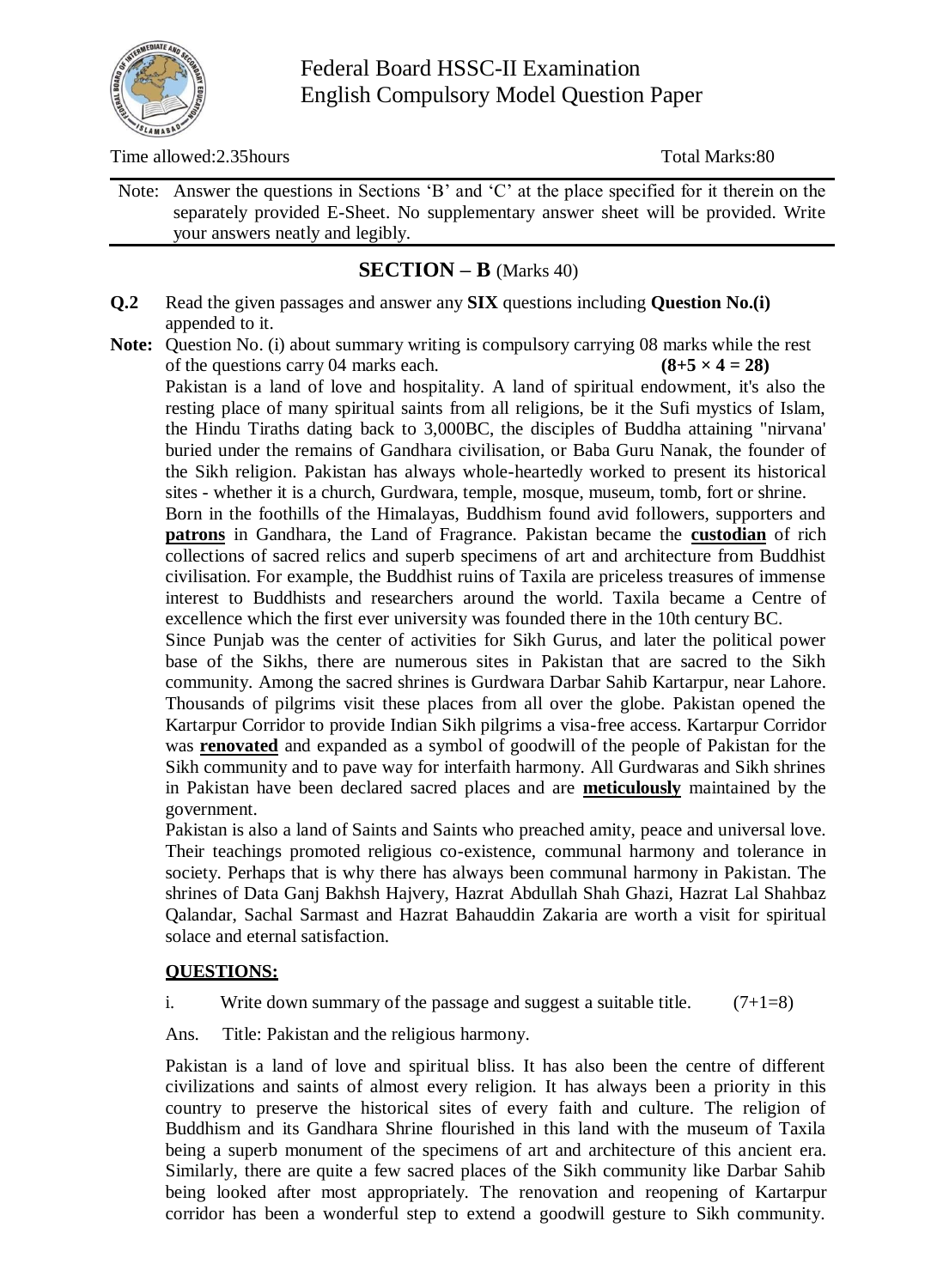Moreover, the teachings of Sufi saints have gone a long way to promote peace and religious harmony in the subcontinent.

ii. What role did saints play in promoting a culture of tolerance?

Ans. The saints played a pivotal role in promoting a culture of peace and tolerance in society by displaying an attitude of love, affection and fortitude to all the people irrespective of their colour, creed or religion. This is one of the main reasons that millions of people embraced Islam owing to this approach of these truly blessed souls.

iii. Mention at least two examples which the writer has used to prove his claim that Pakistan is a land of spiritual endowment.

Ans. Pakistan has always been a land of religious harmony and spiritual consolation for all the people no matter what creed or religion they came from. In this regard the examples of Buddhism and the Sikh religion can be cited which flourished here in the ancient time with it shrines and relics preserved most meticulously till today. The Taxila museum being maintained so well and the opening of Kartarpur corridor are a testimony in this regard.

iv. How is Pakistan a unique spectrum of cultural harmony?

Ans. Pakistan has a history of being a cradle of various civilizations, cultures and religions which coexisted here in the ancient times in the most peaceful manner. Its shrines, monuments and relics being preserved till today with utmost care and sanctity. Hundreds of Sikh 'yatris' who come every year get the most cordial reception and they always leave with superb memories of their experience.

v. Mention any two factors that went into the rise of Gandhara Civilization?

Ans. Gandhara civilization with its religion of Buddhism flourished here in this land of subcontinent owing to the fact that it found so many devoted followers and patrons who not only embraced this religion but also created the most congenial environment for its culture to be promoted and preserved for centuries to come. This happened simply for the reason that the people of this region were inclined towards the socio-cultural and moral values being preached and promoted by this religion.

vi. What does the writer mean by 'interfaith harmony'? How can it be further promoted?

Ans. The writer has illustrated in this narrative, the philosophy of inter-faith harmony which is based on the principles of peace, affection and tolerance for all the human beings irrespective of their colour, creed or religion. A culture of religious harmony based on these values can be promoted further by educating the people in general and the youth in particular about the life and teachings of the Sufi's and the saints of all religions.

vii. Use the words that are bold and underlined (in the given text) in sentences of your own.

Ans. **Patrons**: Islam spread in the subcontinent as it found great patrons in the form of Sufi saints.

**Custodian**: Being a custodian of the art gallery, it is obligatory upon him to promote a culture of painting exhibitions.

**Renovated:** The old building was renovated last year.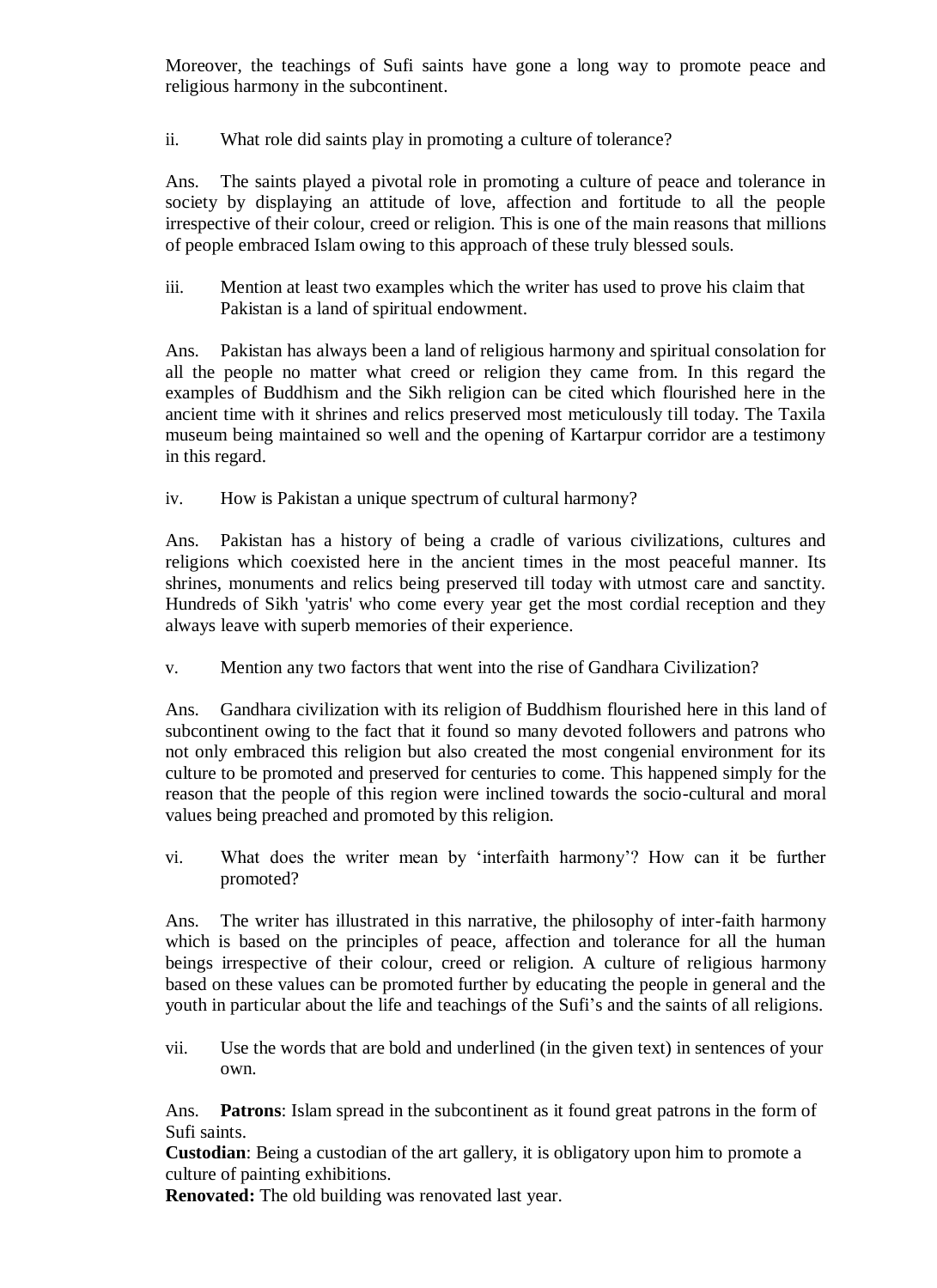**Meticulously:** In Pakistan all the holy places of different religions are meticulously maintained.

viii. Have you visited any tourist resort in Pakistan? If yes, how was your experience? If no, which place will you like to visit first and why?

Ans. I have visited a number of tourist resorts in Pakistan including the Shahi Fort, Badshahi mosque and the Tomb of Jahangir etc. but I was fascinated by the remains of Gandhara civilization and the relics preserved in the Taxila museum. It seemed that I was transported back to the ancient era and standing amidst those people and the civilization which existed centuries ago.

**Q.3** a. Read the following poetic extract carefully and answer the questions appended to it:  $(2+2+2=6)$ 

There are thousands to tell you it cannot be done, There are thousands to prophesy failure,

There are thousands to point out to you one by one. The dangers that wait to assail you.

But just buckle in with a bit of a grin,

Just take off your coat and go to it;

Just start in to sing as you tackle the thing

That "cannot be done," and you'll do it.

### **QUESTIONS:**

What message do you extract from the given lines?

Ans. In these lines, the poet has emphasized upon the fact that we should focus our attention on the main objective and never get disheartened by the remarks of those who always tend to discourage us.

ii. What according to the poet should one do when people try to scare one from the dangers ahead?

Ans. Instead of being bogged down by those remarks of others to scare us we should take courage from it and pursue our objective with more conviction and resolve.

iii. Point out the use of personification in the given lines.

Ans. The poet has used the literary technique of personification by depicting 'dangers' as a living source or creature which awaits to overpower us during our journey towards our destination.

#### **OR**

There was a time indeed they used to shake hands with their hearts: but that's gone, son. Now they shake hands without hearts while their left hands search my empty pockets.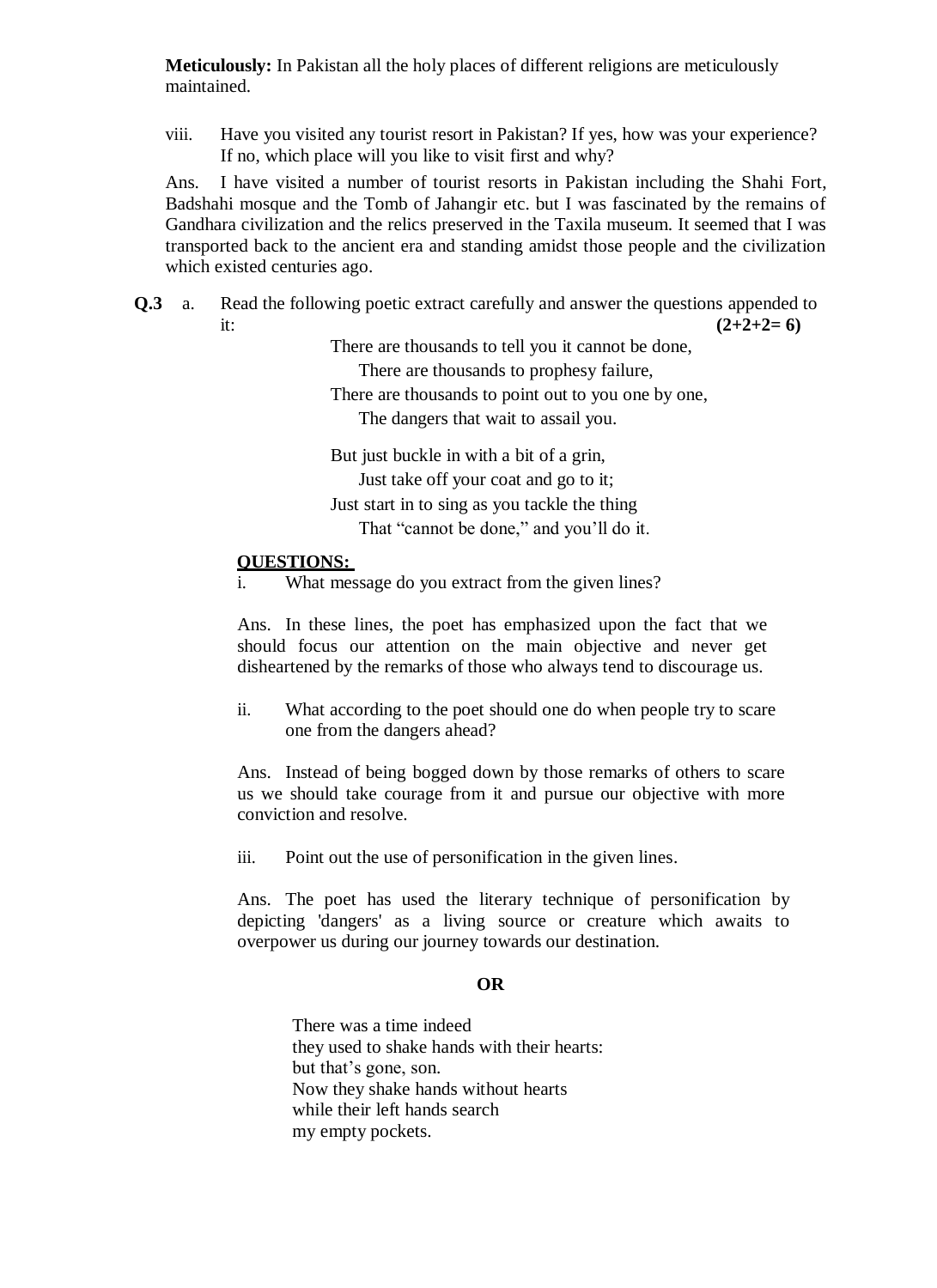### **QUESTIONS:**

i. What according to the poet is the difference between the way people welcomed each other in the past and the way they do these days?

Ans. The basic difference lies in the sad reality that in the past people used to greet each other and shake hands with all the warmth, cordiality and sincerity. Whereas now it is almost the opposite, owing to the selfishness and materialistic approach of the people today.

ii. Do you agree with the poet that modern man is more concerned with his gains rather than having any goodwill for others? Justify your answer.

Ans. This attitude of selfishness cannot be attributed to all the people of today but the vast majority of them are indulged in this evil practice which has shaken the trust in human relations to the core.

iii. Point out the use of alliteration in the lines.

Ans. The poet has made use of the literary device of alliteration in the second and fourth lines by repeating the sounds of 'h' in hands and hearts.

- **b.** Answer any **ONE** of the following parts of the question: **(6)**
	- i. Discuss the setting of one of the work of fiction you have read. Also point out its connection with the main action of the fiction.

Ans. In this regard the setting and sequence of Damon and Pythias comes to my mind. In this short play the writer laid an artistic foundation of the plot in the setting of the play while he depicts the cruel nature of the king and lawlessness prevailing in that society.

He also points out the culture of suppression and the network of spies of the king who reported any word spoken against him. This setting goes a long way having a decisive impact on the plot of the play where Damon is arrested on this account and then the life of one friend is put at stake owing to no fault of his but those cruel laws which were in place there.

ii. A narrative work of literature depicts the desires and struggle of the characters. How does a writer bring home his message through his characters?

Ans. In a work of literature, characters always are the mouthpiece of the writer and through these characters he promotes his ideas and approach towards life. The same has been done by Shakespeare in Merchant of Venice where Shylock, the Jew is portrayed as a symbol of greed and selfishness to be disgraced in the end while Antonio comes before us as a symbol of generosity and selflessness who is ultimately rewarded for his staunch faith in basic human values.

# **SECTION – C** (Marks 40)

#### **Note: Attempt all questions.**

- **Q.4** Write an essay in about 250-300 words on any **ONE** of the following topics: **(12) Rural vs Urban Life**
	- **Outline:** Introduction . . . comparison of lifestyle... difference of living standards... economic life… attractions of rural life… why people move to cities… conclusion.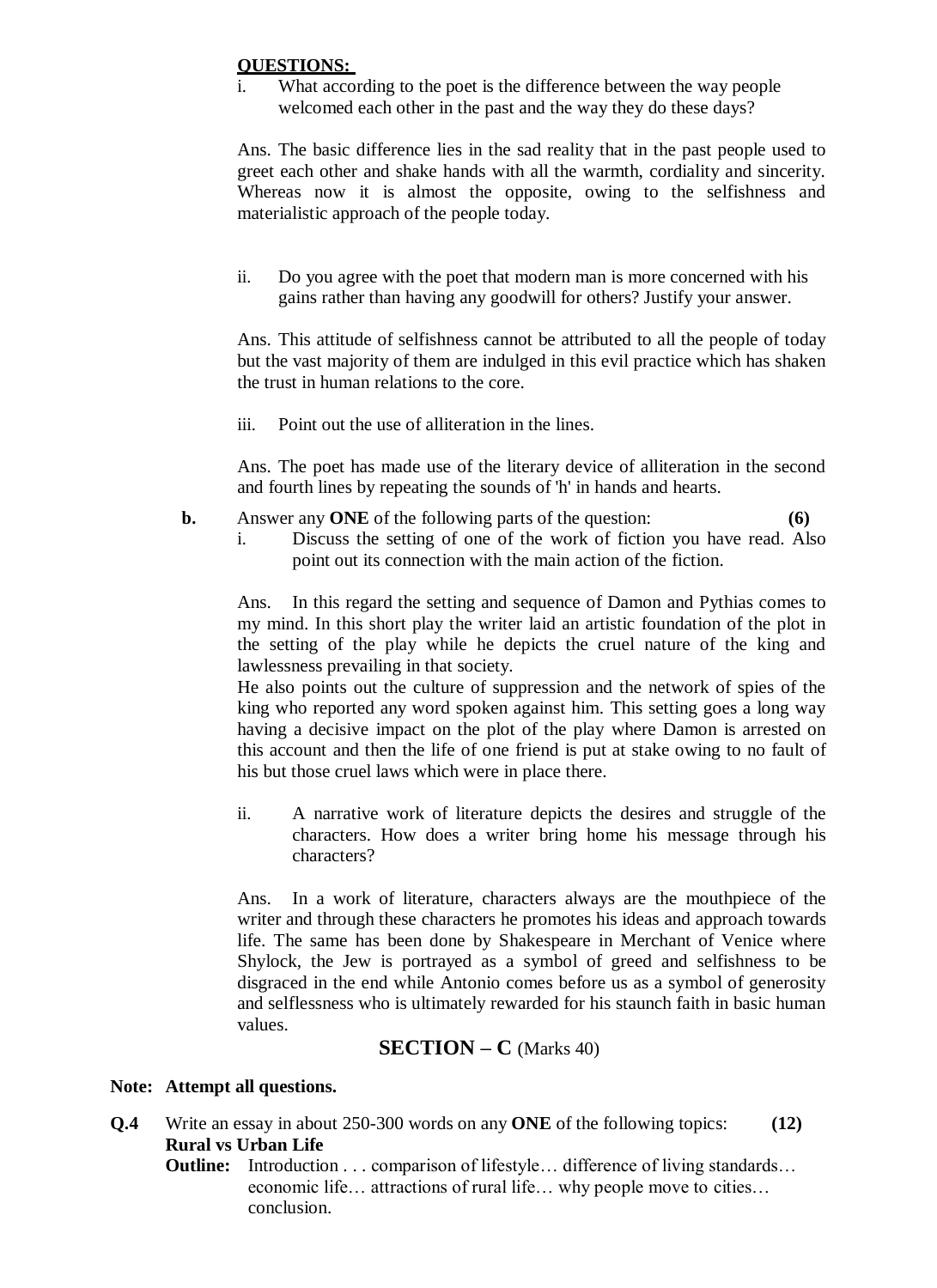#### **Rural vs Urban Life**

City life has its pleasures and pains, comforts and discomforts and charms and horrors. To those who live in villages and towns, city life has a special appeal, and they desire to visit a city repeatedly. And, likewise city dwellers want to enjoy the simple pleasures of a village, away from the maddening complexities of city life.

For those who live in the rural areas and small towns, life in a big city is surely very attractive. They are happily surprised, and sometimes stupefied, to find high-rise, multi-storied buildings on the two sides of broad and busy roads.

A typical modern big city, with lots of mighty shopping centres and plaza, first of all, is known for the rush and pressure of shopping. All manner of young and old people with their families fill the main markets, narrow streets and open spaces with ordinary make-shift shops or stalls to buy all sorts of articles of daily use, luxury item, machines and production units, locally produced or imported or even smuggled. Besides there is a recently developed culture of foodstreets in big cities like Lahore and Karachi. The families are seen their relishing with a variety of food and delicious items.

The evening and night hours in a big city have their multifarious activities and enjoyments for city people and visitors. In the bright, dazzling light of electric bulbs we can see continuous streams of cars, buses, rickshaws and motorcycles moving on the roads causing noise and atmospheric pollution.

Life in a big city is more pleasant and more purposeful than in towns and villages mainly on account of its educational, medical, commercial, industrial, administrative and legal facilities. The city brings us close to this world as much as the village takes us to the boundaries of the other world.

### **OR**

#### **Women Empowerment**

**Outline:** What is empowerment... Current conditions of women... Areas where women are struggling- education, financial independents, health and politics… Measures required to rest ore women to a respectable status…Future prospects.

#### **Women Empowerment**

Women constitute half of the world's population and there are as many women, if not much on this globe as men. Of course, they deserve equal rights. But this is not the case.

Pakistan is an Islamic country and Islam stresses upon sanctity of women. Woman as a mother is highly placed. The Holy Prophet (S.A.W) himself has said "The paradise is beneath the feet of a mother". A Muslim cannot even think of getting God's favours if his mother is angry with him. Relations of a sister and a daughter are also very sacred in the circle of Islam. But in spite of being a Muslim country, in Pakistan women are still treated as low creatures. They are not considered human at all and are suppressed as they were slaves of ancient times.

However, in cities the situation is becoming increasingly brighter. Women are getting education and are serving the nation doctors, engineers, lawyers, nurses and many other professionals. They are aware about their duties as well as rights.

It is often said that the women are weak. This assumption is not necessarily true. Strength and courage are the qualities that have much to do with mind not with body. Women have proved time and again that they possess these qualities in abundance. Even in field of technology they are going head to head with men.

In this modern age materialism man is working like machine to meet expenses. There is pleasure and refreshment in his life. So is the case for woman. She works tirelessly from morning till night. In such hectic life she must be given opportunity of freedom to spend some relaxing time. This will surely provide her every chance to become an integral part of the society.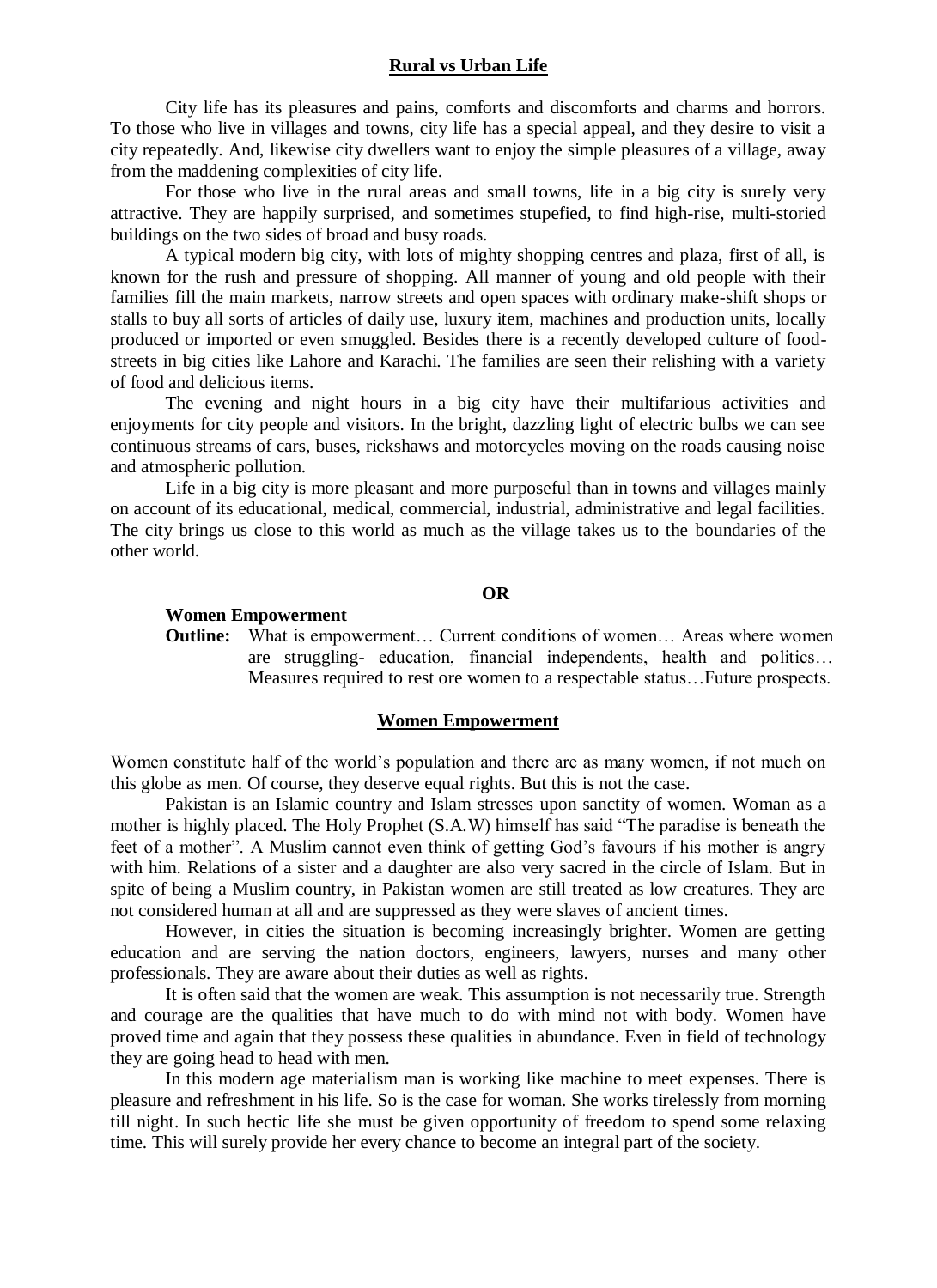**Q.5** a. There are **FIVE** errors of sentence structure, spelling, article, adverb and pronoun in the given paragraph. Rewrite the paragraph after correcting the errors. Underline the corrected words. **(5)** Underline the corrected words. **(5)** 

> "How anyone can forget the contribution of students in the struggle for Pakistan. The Quaid himself appreciated their role greatly. But once the separate homeland for Muslims of the Sub-continent became a reality, he advised them to focus full on their studies. He know that the nations that had made education their priority they had touched the heights of success.

- Ans. "How **can anyone** forget the contribution of students in the struggle for Pakistan. The Quaid himself appreciated their role greatly. But once the separate homeland for **the** Muslims of the Sub-continent became a reality, he advised them to focus **fully** on their studies. He **knew** that the nations that had made education their priority **they** had touched the heights of success.
- b. Use the following idiomatic expressions in the blanks to complete the sense of the passage. **(5)**

| cold shoulder |  | eye to eye |  |
|---------------|--|------------|--|
|---------------|--|------------|--|

- iii. all ears iv. second to none
- v. apple of everyone's eyes

Sara loved school and always did her best in each class. Her work was\_\_\_\_\_. When the teacher was talking, she was\_\_\_\_\_\_. She was the \_\_\_\_\_\_\_. Everyone liked her because she was a good friend as well. She never gave another child the even if they didn't see with her on every matter.

- Ans. Sara loved school and always did her best in each class. Her work was **second to none**. When the teacher was talking, she was **all ears.** She was **the apple of everyone's eyes.** Everyone liked her because she was a good friend as well. She never gave another child the **cold shoulder**, even if they didn't see **eye to eye** with her on every matter.
- c. Change the following conversation into **direct** form of narration: **(5)**

Mr. Ahmed asked Mr. Asif why he had not come the day before yesterday. Mr. Asif replied that he had been down with cough, sore throat and fever. Mr. Ahmed asked him if he had visited a doctor. He respectfully replied that he had not visited the doctor. He added that instead he took some home-made remedies.

- Ans. Mr. Ahmad said to Mr. Asif, "Why did you not come the day before yesterday?" Mr. Asif said, "I was down with cough, sore throat and fever. Mr. Ahmad said to him, "Did you visit a doctor?" He replied, "No sir, I did not visit a doctor. Instead, I took some homemade remedies."
- **Q.6** Suppose you are a member of the literary society of your college. The Principal has asked you to prepare a report on the condition of the college library. Your report should include the following: **(8)**
	- i. The condition of the library building, reading hall and seating capacity
	- ii. Number of books and magazines available for borrowing
	- iii. State of the reference section
	- iv. Recommendations for the purchase of new books and other improvements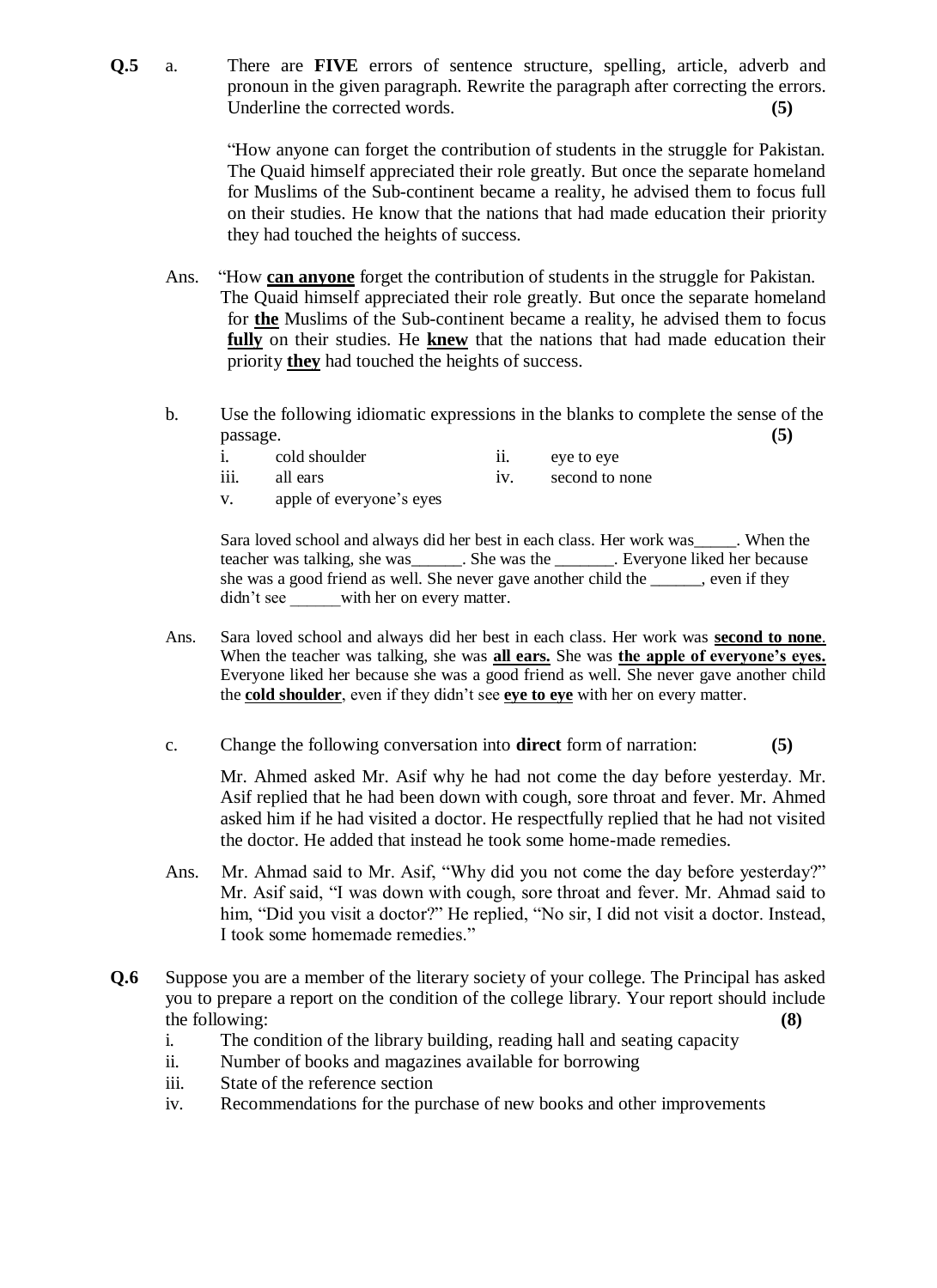**To:** The Principal, FG College A.B.C (City) **From,** X.Y.Z, Member Literary Society **Subject: Condition of the College Library**

# **Introduction:**

Library is an integral part of any educational institution. Without good reading habits, students cannot develop into good learners. A good library attracts the knowledge seekers and plays a role in motivating urge for learning and developing a love for knowledge. Our college also has a library, and in response to your direction, I have prepared a report on its condition.

# **Report:**

Our library is situated on the  $2<sup>nd</sup>$  floor of the administration section of our college building. It consists of a reading hall, office of the librarian and more than fifty averagesize racks and cupboards for keeping books. There are long tables around which chairs are set. There are five reading stands for newspapers. The state of cleanliness in the reading hall is quite satisfactory. The hall is quite spacious. However, being on the second floor it gets quite hot and stuffy in summers.

The most important part of the library is the books. There are some five thousand books in various sections of the library. One of the cupboards consists of the textbooks. Reference section consists of a sizable number of Encyclopedias, dictionaries, record books including Guinness Book of World Records, Atlas and maps etc. A collection of great works, namely Great Books Series is also a part of the reference section. However, the latest version of Encyclopedia Britannica has not yet replaced the older version.

The classified sections include books on Education, Islamic Theology, Tafseer and Hadith, Islamic Jurisprudence, Islamic history, Science, Philosophy, Economics, Mathematics, World History, War, Literature, Psychology, Political Science and Mass Communication. There is a section labeled miscellaneous. It contains sociology books and some other areas not covered by any of the classified section. The books contained in all these sections are quite authentic ones.

However, as the world is changing rapidly, many new books are being published containing new knowledge and improvement upon the previous one. For the last ten years, very few new books have been purchased. There is no research section; so, the students cannot view research papers or thesis although magazines related to current affairs and science and technology are useful sources of some help. Although internet is available, not enough PCs are available, and students are not allowed to use their cell phones, it is not of much use.

# **Conclusion:**

All in all, the library is in good shape but surely there is room for improvement. Following suggestions are made to further upgrade the library and make it more useful for the students and teachers.

#### **Suggestions and Recommendations:**

Although some measures have recently been taken, some more are suggested so that this important aspect of college endeavours may become more beneficial and aligned with the needs of today's learners and knowledge seekers.

i. New books may be purchased to enrich the resource and to make it up to date.

ii. The magazines and newspapers may be reviewed to exclude some which have lost their relevance and include others which have quality stuff.

iii. The E-library section needs special attention. A separate hall may be specified for research and internet facility. The e-libraries of different universities across the globe may be connected to the college e-library.